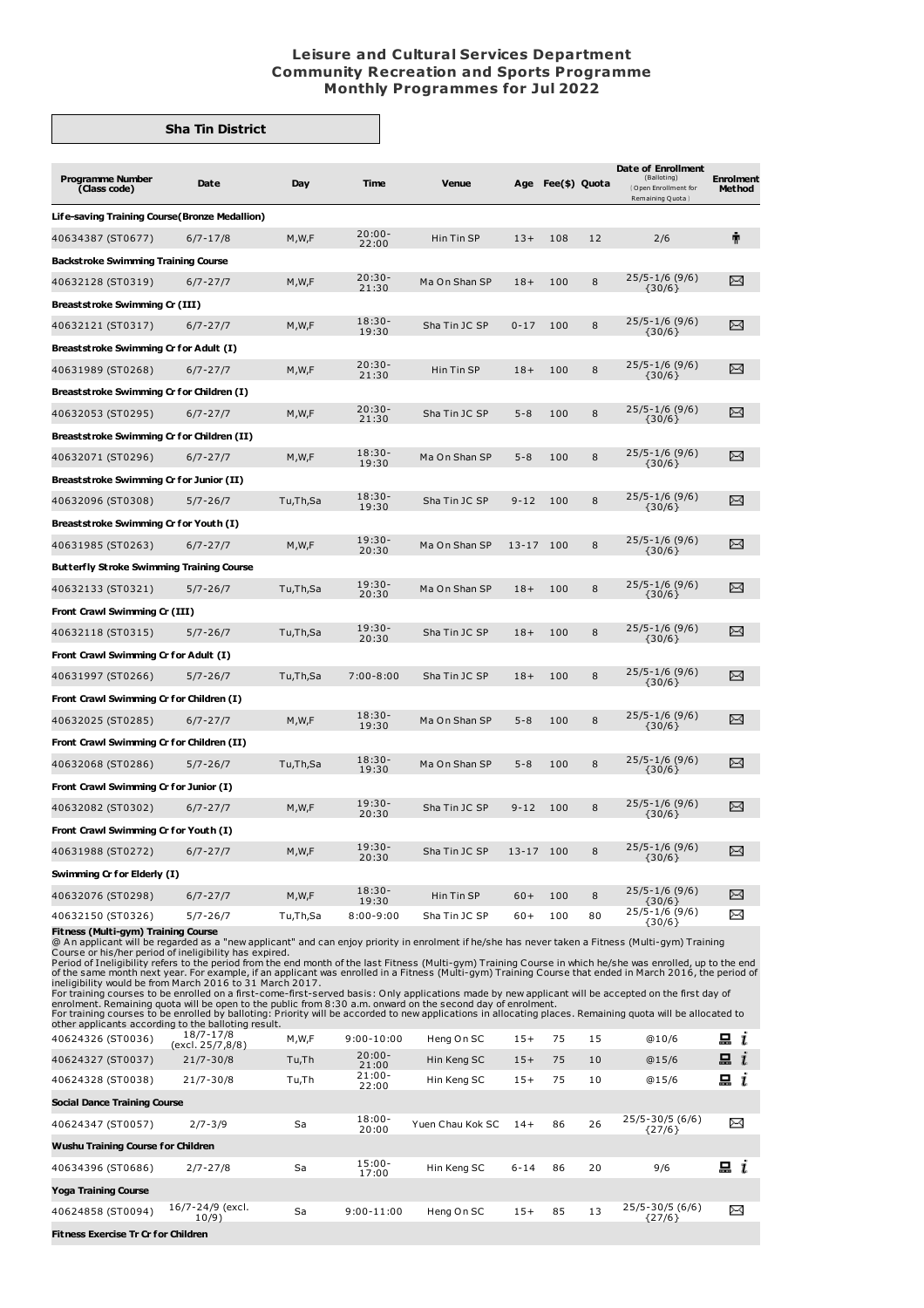| 40634398 (ST0688)                                | $2/7 - 20/8$              | Sa                          | $15:00 -$<br>16:30 | Sha Tin Jockey Club<br><b>Public Squash Courts</b>                   | $8 - 14$ | 75   | 15 | 10/6                           | 묘<br>$\mathbf{I}$ |
|--------------------------------------------------|---------------------------|-----------------------------|--------------------|----------------------------------------------------------------------|----------|------|----|--------------------------------|-------------------|
| Briefing on Proper Ways to Use Fitness Equipment |                           |                             |                    |                                                                      |          |      |    |                                |                   |
| 40624862 (ST0098)                                | 10/7                      | Su                          | $9:00 - 12:00$     | Heng On SC                                                           | $15+$    | Free | 15 | 25/5-30/5 (6/6)<br>${27/6}$    | $\Join$           |
| 40624866 (ST0102)                                | 16/7                      | Sa                          | $14:00 -$<br>17:00 | Yuen Chau Kok SC                                                     | $15+$    | Free | 25 | 25/5-30/5 (6/6)<br>${27/6}$    | X                 |
| Parent-Child (Aged 7-17) Badminton Fun Day       |                           |                             |                    |                                                                      |          |      |    |                                |                   |
| 40634408 (ST0698)                                | 10/7                      | Su                          | $14:00 -$<br>15:00 | Yuen Chau Kok SC                                                     | $7+$     | Free | 16 | $25/5 - 30/5(6/6)$<br>${27/6}$ | X                 |
| 40634409 (ST0699)                                | 10/7                      | Su                          | $15:00 -$<br>16:00 | Yuen Chau Kok SC                                                     | $7+$     | Free | 16 | 25/5-30/5 (6/6)<br>${27/6}$    | ⊠                 |
| <b>Badminton Training Course for Children</b>    |                           |                             |                    |                                                                      |          |      |    |                                |                   |
| 40634418 (ST0708)                                | $2/7 - 3/9$               | Sa                          |                    | 9:00-11:00 Hin Keng SC (non air-<br>cond.)                           | $7 - 11$ | 118  | 12 | 25/5-30/5 (6/6)<br>${27/6}$    | X                 |
| <b>Lawn Bowls Practice Scheme</b>                |                           |                             |                    |                                                                      |          |      |    |                                |                   |
| 40624885 (ST0121)                                | $5/7 - 22/9$              | Tu,Th                       | $14:00 -$<br>17:00 | Siu Lek Yuen RD. PG                                                  | $8+$     | 60   | 60 | 7/6                            | 묘 i               |
| <b>Lawn Bowls Training Course</b>                |                           |                             |                    |                                                                      |          |      |    |                                |                   |
| 40634426 (ST0716)                                | $20/7 - 12/8$             | W,F                         | $19:00 -$<br>21:00 | Siu Lek Yuen RD. PG                                                  | $8+$     | 54   | 8  | 25/5-30/5 (6/6)<br>${27/6}$    | X                 |
| <b>Squash Training Course</b>                    |                           |                             |                    |                                                                      |          |      |    |                                |                   |
| 40634429 (ST0719)                                | $7/7 - 2/8$               | Tu,Th                       | $19:00 -$<br>21:00 | Heng On SC                                                           | $7+$     | 160  | 8  | 25/5-30/5 (6/6)<br>${27/6}$    | X                 |
| <b>Squash Training Course for Junior</b>         |                           |                             |                    |                                                                      |          |      |    |                                |                   |
| 40634433 (ST0723)                                | $9/7 - 27/8$              | Sa                          | $14:00 -$<br>16:00 | Sha Tin Jockey Club<br>Public Squash Courts                          | $7 - 17$ | 160  | 8  | 25/5-30/5 (6/6)<br>${27/6}$    | X                 |
| <b>Table-tennis Training Course</b>              |                           |                             |                    |                                                                      |          |      |    |                                |                   |
| 40624895 (ST0131)                                | 16/7-24/9 (excl.<br>10/9) | Sa                          | $15:00 -$<br>17:00 | Heng On SC                                                           | $14+$    | 86   | 12 | 25/5-30/5 (6/6)<br>${27/6}$    | $\Join$           |
| <b>Tennis Training Course</b>                    |                           |                             |                    |                                                                      |          |      |    |                                |                   |
| 40624902 (ST0137)                                | $12/7 - 12/8$             | Tu.F                        | $19:00 -$<br>21:00 | Hin Tin PG                                                           | $8+$     | 170  | 8  | 25/5-30/5 (6/6)<br>${27/6}$    | X                 |
| Go Tr. Cr. (Level I)                             |                           |                             |                    |                                                                      |          |      |    |                                |                   |
| 40634464 (ST0754)                                | 3/7-14/8 (excl.<br>7/8)   | Su                          | $14:00 -$<br>16:00 | Sha Tin Jockey Club<br>Public Squash Courts                          | $6 - 10$ | 40   | 20 | 25/5-30/5 (6/6)<br>${27/6}$    | ≻≺                |
| 40634465 (ST0755)                                | 3/7-14/8 (excl.<br>7/8)   | Su                          | $16:00 -$<br>18:00 | Sha Tin Jockey Club<br><b>Public Squash Courts</b>                   | $11+$    | 40   | 20 | 25/5-30/5 (6/6)<br>${27/6}$    | X                 |
| <b>Contract Bridge Training Course</b>           |                           |                             |                    |                                                                      |          |      |    |                                |                   |
| 40634467 (ST0757)                                | $4/7 - 25/7$              | M                           | $15:15-$<br>17:45  | Sha Tin Jockey Club<br><b>Public Squash Courts</b>                   | $11+$    | 100  | 24 | 25/5-30/5 (6/6)<br>${27/6}$    | X                 |
| <b>Community Garden Programme</b>                |                           |                             |                    |                                                                      |          |      |    |                                |                   |
| 40624917 (ST0150)                                | 23/7-26/11                |                             |                    | M,Tu,W,Th,F,Sa,Su8:00-18:00 Che Kung Miu RD. P/G<br>Community Garden | $12+$    | 400  | 15 | 23/5-30/5 (6/6)<br>${27/6}$    | χ                 |
| 40634491 (ST0786)                                | 23/7-26/11                | M,Tu,W,Th,F,Sa,Su8:00-18:00 |                    | Che Kung Miu RD. P/G<br>Community Garden                             | $12+$    | 400  | 15 | 25/5-30/5 (6/6)<br>${27/6}$    | X                 |

| <b>Activities for</b><br><b>Persons with</b><br><b>Disabilities</b><br><b>Programme Number</b><br>(Class code)<br>(free of charge) | Date | Dav | Time | Venue | Age Quota | Date of<br><b>Enrollment</b><br>(Balloting)<br><b>Open Enrollment for</b><br>Remaining Quota | Enrolment<br><b>Method</b> |
|------------------------------------------------------------------------------------------------------------------------------------|------|-----|------|-------|-----------|----------------------------------------------------------------------------------------------|----------------------------|
| . .<br>$ -$                                                                                                                        |      |     | .    |       | .<br>.    | $\sim$ $ \sim$<br>.                                                                          |                            |

**To enrol in recreation and sports programmes designated for persons with disabilities (Please refer to the enrolment methods in the Notes on Enrolment)**

Each participant may be accompanied by ONE carer for free. The arrangements for accompanying carers are as follows: In view of the latest situation of COVID-19, to better control the number of participants, accompanying carers who wish to participate with persons with disabilities (PWDs) in any recreation and sports programmes designated for PWDs are required to enrol in the programmes. This will remain until further notice.

## **Table Tennis Tr Cr for Hearing Impairment**

| 40629090                                                                                                              | $6/7 - 29/7$ | W.F 17:00-19:00 |                | Yuen Chau Kok<br>SC | $7+$<br>11 | 25/5                                                                                           | i                          |
|-----------------------------------------------------------------------------------------------------------------------|--------------|-----------------|----------------|---------------------|------------|------------------------------------------------------------------------------------------------|----------------------------|
| <b>Activities for Elderly</b><br><b>Programme Number</b><br>(Class code)<br>(For aged 60 or above, free of<br>charge) | Date         | Day             | Time           | <b>Venue</b>        | Quota      | Date of<br><b>Enrollment</b><br>(Balloting)<br><b>Open Enrollment for</b><br>Remaining Quota } | Enrolment<br><b>Method</b> |
| <b>Chinese Dance Training Course for Elderly</b>                                                                      |              |                 |                |                     |            |                                                                                                |                            |
| 40624921 (ST0154)                                                                                                     | $5/7 - 6/9$  | Tu              | $8:00 - 10:00$ | Hin Keng SC         | 15         | $25/5 - 30/5$ (6/6)<br>${27/6}$                                                                | X                          |
| 40624922 (ST0155)                                                                                                     | $5/7 - 6/9$  | Tu              | 10:00-12:00    | Hin Keng SC         | 15         | $25/5 - 30/5$ (6/6)<br>${27/6}$                                                                | X                          |

## **Fitness (Multi-gym) Tr. Cr. for Elderly**

@ An applicant will be regarded as a "new applicant" and can enjoy priority in enrolment if he/she has never taken a Fitness (Multi-gym) Training Course or his/her period of ineligibility has expired.

Period of Ineligibility refers to the period from the end month of the last Fitness (Multi-gym) Training Course in which he/she was enrolled, up to the end of the same month next year. For example, if an applicant was enrolled in a Fitness (Multi-gym) Training Course that ended in March 2016, the period of ineligibility would be from March 2016 to 31 March 2017.

For training courses to be enrolled on a first-come-first-served basis: Only applications made by new applicant will be accepted on the first day of enrolment. Remaining quota will be open to the public from 8:30 a.m. onward on the second day of enrolment.

For training courses to be enrolled by balloting: Priority will be accorded to new applications in allocating places. Remaining quota will be allocated to other applicants according to the balloting result.